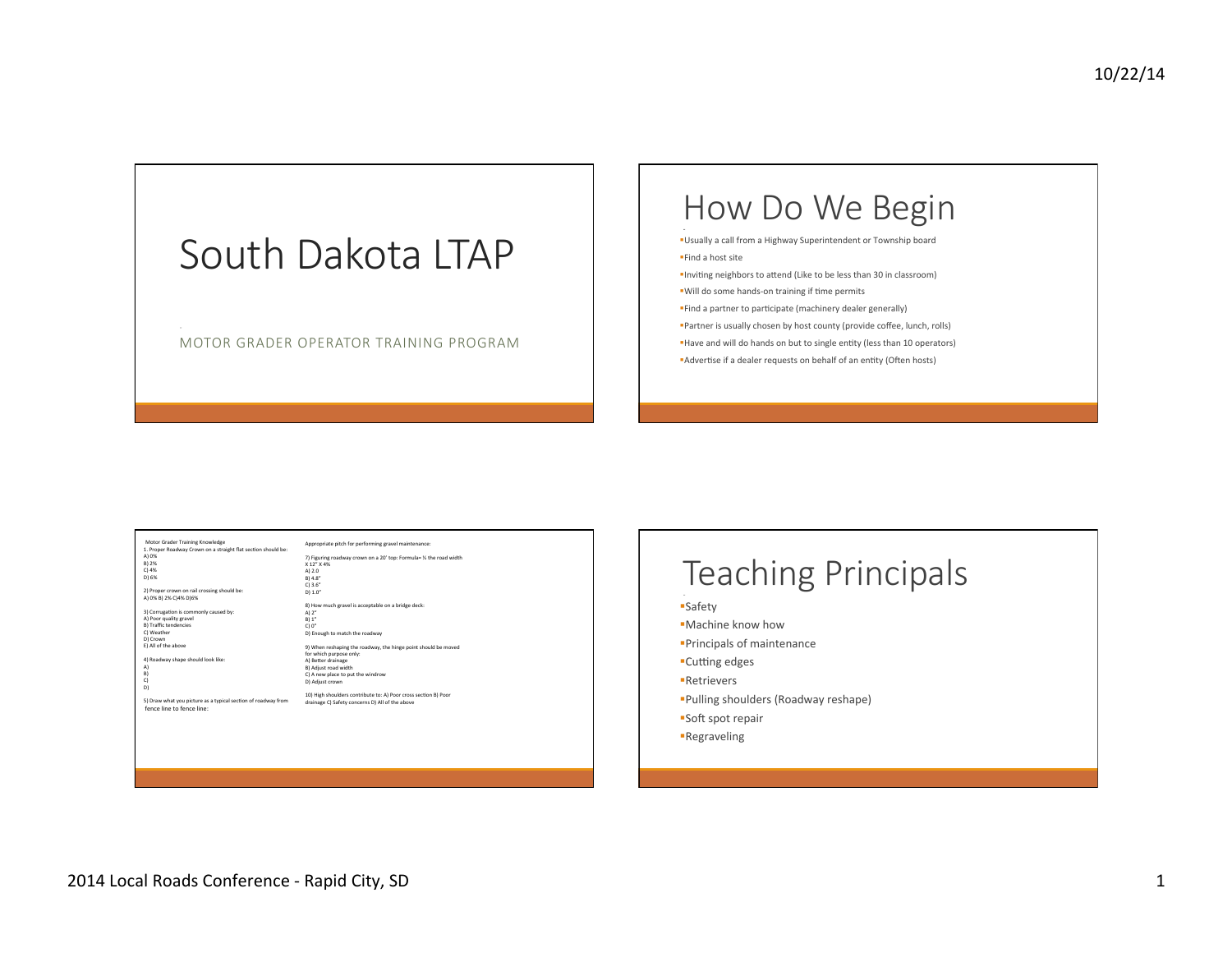# Safety

**Strobe light or beacon is on at all times •Direction of blade for highway travel Proper signage to warn the public** ■Safety clothing when outside the machine

- **•Texting and cell phone policies**
- •Drug and alcohol policy and testing



## Machine Know How

- Understanding blade functions
- **Angle of the moldboard**
- **Articulation**
- §Wheel lean
- ■Side shift
- •Circle shift
- §Moldboard pitch
- §Tandem lock
- **General knowledge of cab awareness and features**

#### Maintaining Gravel Roads

Important things to understand about the use of the motorgrader:



•Moldboard Angle •Moldboard Pitch •Motorgrader Stability •Operating Speed •Articulation •Windrows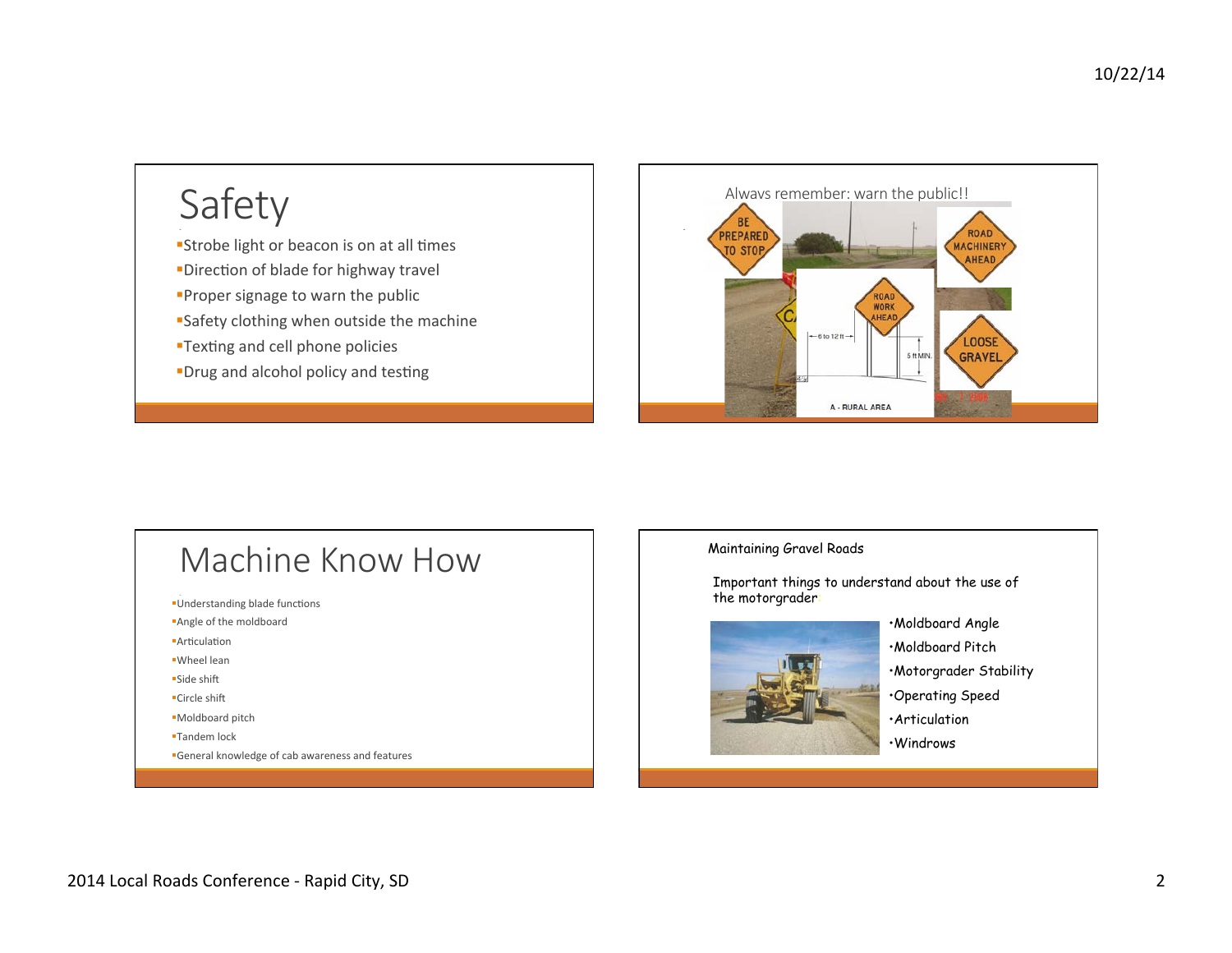### Principals of Maintenance

**•Three pass blading (if required)** 

**Understanding roadway cross section and crown** 

§Hinge point 

§In-slope 

§Back slope 

§Knowledge of material 

■Compaction and use of water for construction or maintenance

Maintaining Gravel Roads

§Understanding correct shape of the roadway cross-section is the most important knowledge an operator can possess.

§Gravel roads constantly change shape!!! Operators and supervisors have to deal with this.



# **Cutting Edges**

**•Type of cutting edges available** 

■What are you currently using and why

**Importance of a straight cutting edge** 

•Carbide tips or carbide serrated

**Standard cutting edges vs carbides** 

■Where each style of blade is useful

**Also discuss the use of scarifier or rippers** 

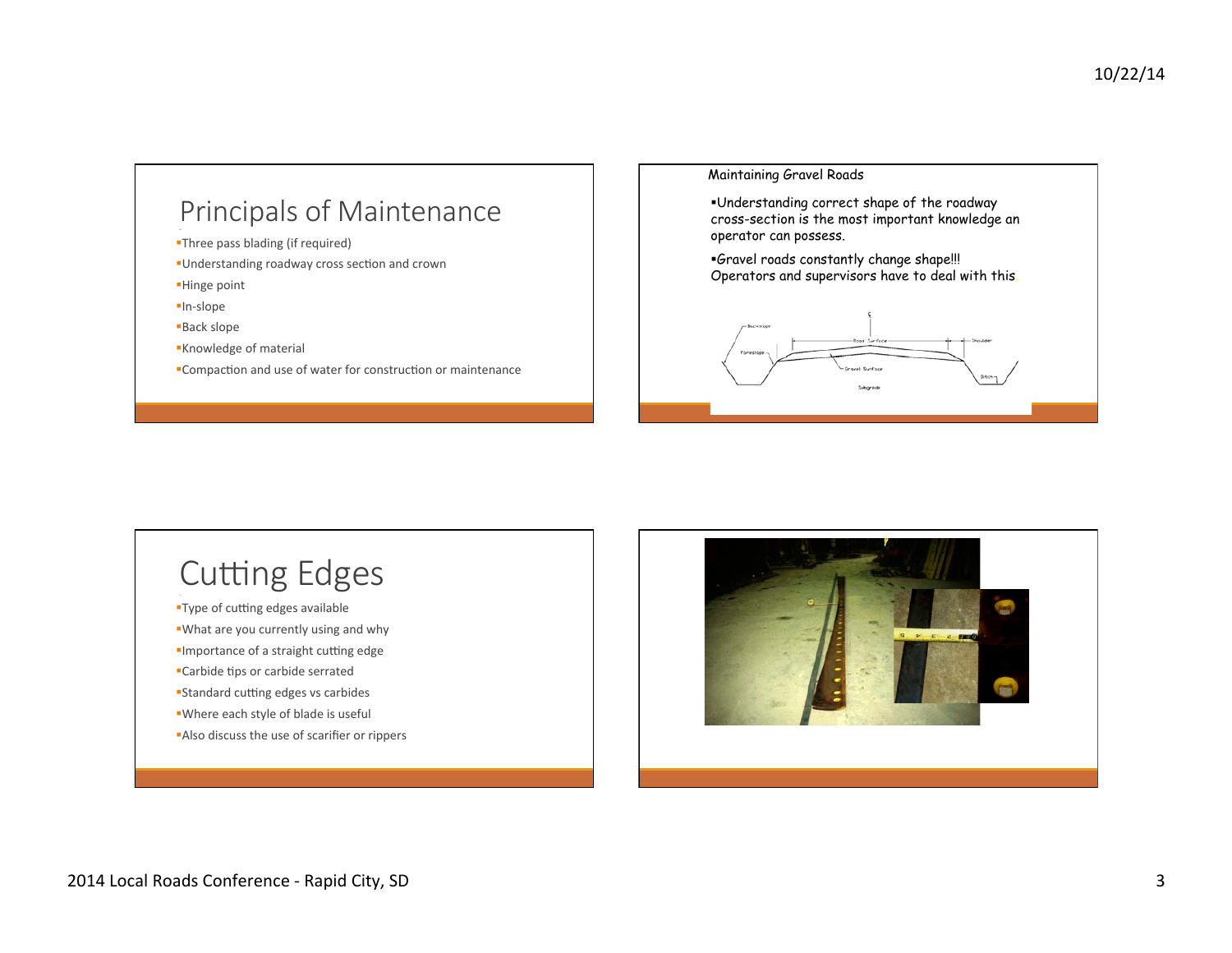### **Retrievers**

- **Styles and options for retrievers**
- ■What you use and if it works for you
- •Time of year for best results
- §Our goals for retrieving
- •Recover lost gravel and fines
- •Narrow the roadway
- •Break up sod before pulling shoulders



## Pulling Shoulders

- **•Preparing to pull shoulders**
- **ELocation of machine on the roadway**
- §Time of year
- •Changing the hinge point
- Reshape prior to re-gravel operations
- §Drainage issues
- §Recover lost material

#### Maintaining Gravel Roads



Many gravel roads often need a major reshape at certain intervals in their life cycles to restore crown in the surface, a good shoulder line and shape of ditches.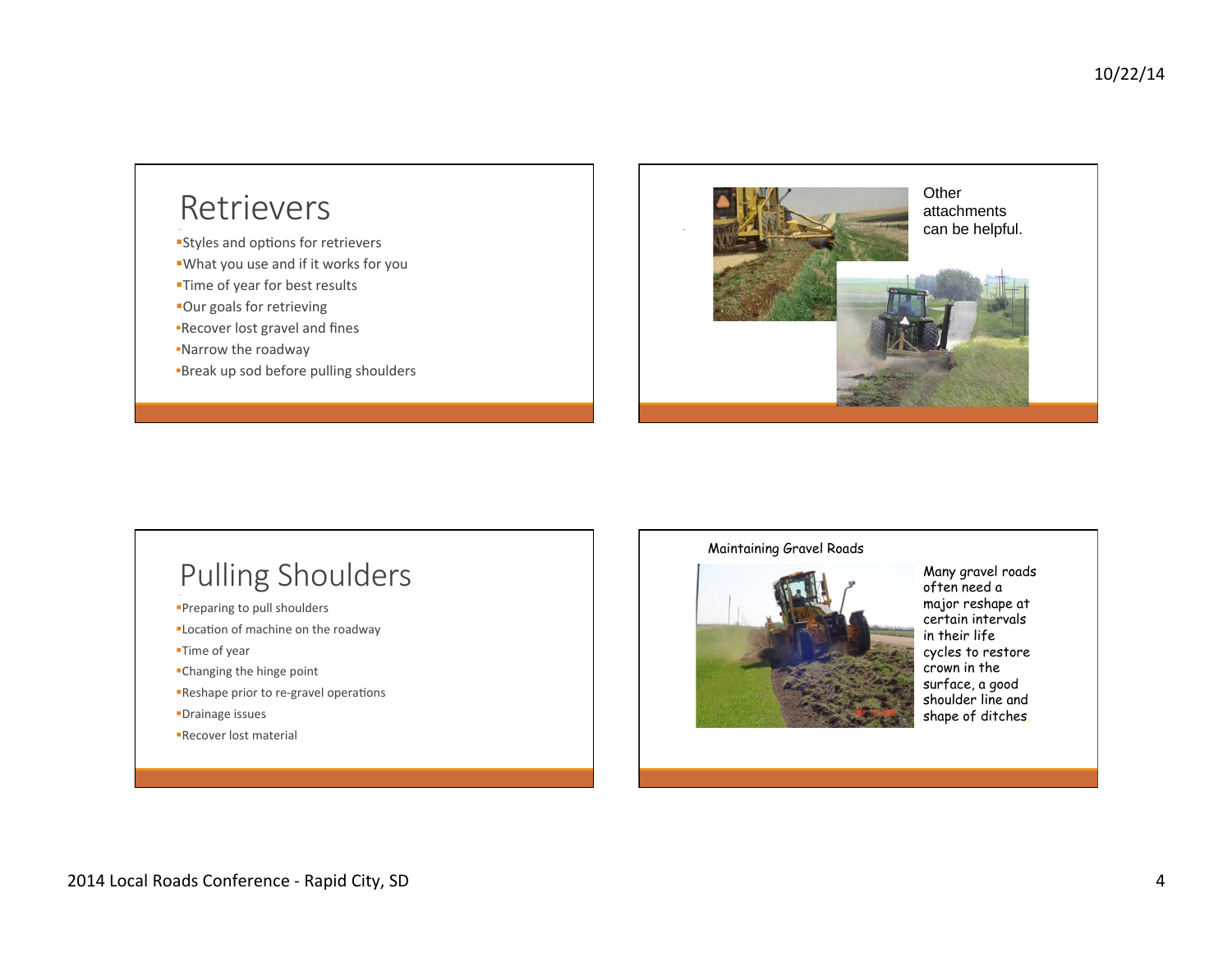# Soft Spot Repair

- Identifying the problem
- **Best practices**
- §Fabric installaHon
- ■Use of proper material (both fabric and granular)
- §Proper means of covering fabric (placement of base) §Dig outs or healing out of material
- **•Restoring proper drainage**



## Re-Graveling

- Use of proper material ( usually not the operators decision)
- ■Reshape of the roadway prior to graveling
- ■Water and loosening of material prior
- **Windrowing new material**
- §Healing and equalizing
- **Splitting and laying new material**
- Compaction if that is an option